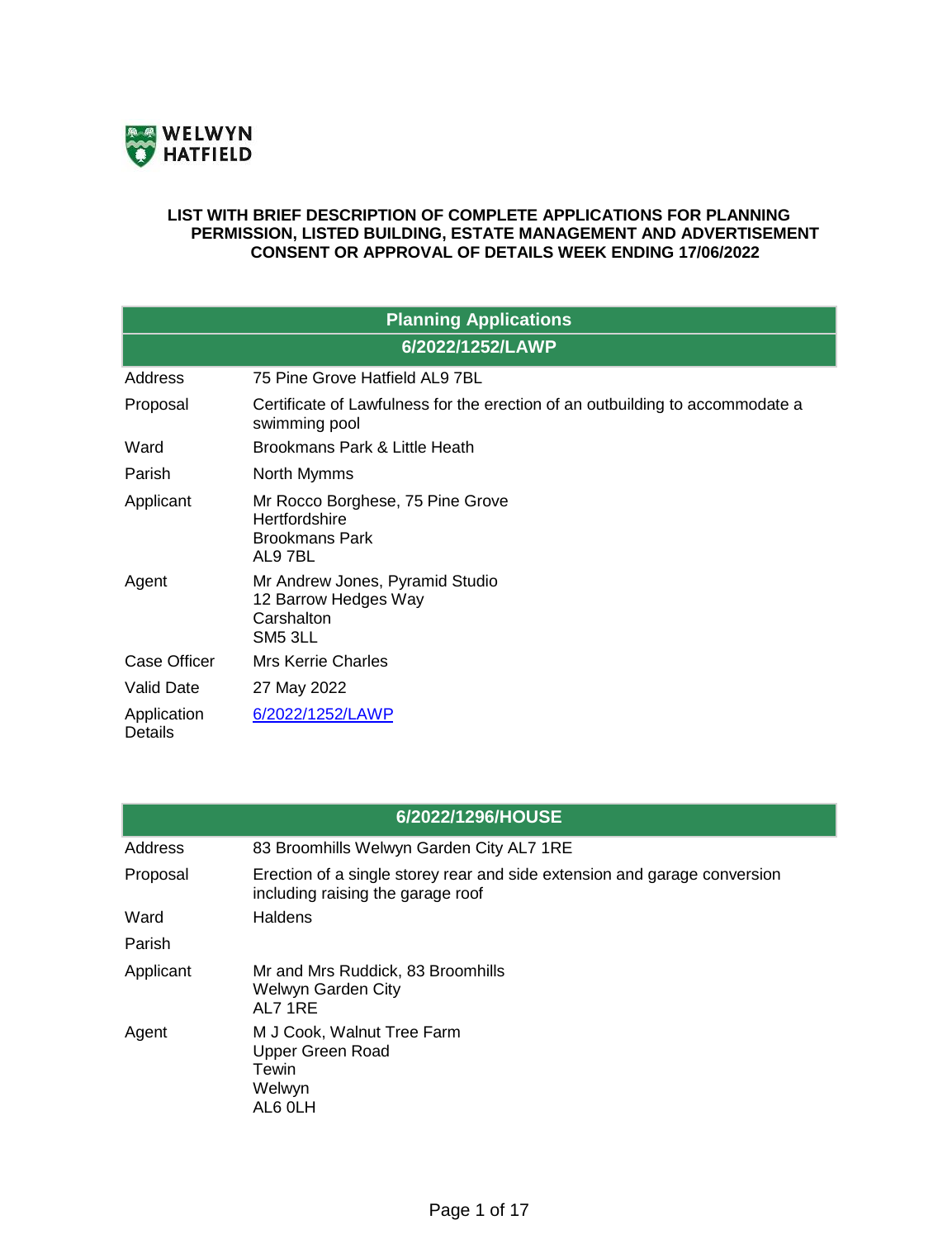| <b>Case Officer</b>           | Ms Elizabeth Mugova |
|-------------------------------|---------------------|
| Valid Date                    | 06 June 2022        |
| Application<br><b>Details</b> | 6/2022/1296/HOUSE   |
| Call In Expiry<br>Date        | 07 July 2022        |

|                               | 6/2022/1305/HOUSE                                                                                                                                                               |
|-------------------------------|---------------------------------------------------------------------------------------------------------------------------------------------------------------------------------|
| Address                       | 94 Lemsford Lane Welwyn Garden City Hertfordshire AL8 6YL                                                                                                                       |
| Proposal                      | Erection of a single storey rear extension, replacement chimney, the insertion of<br>a side gable window and the addition of 2 rear rooflights to facilitate loft<br>conversion |
| Ward                          | Handside                                                                                                                                                                        |
| Parish                        |                                                                                                                                                                                 |
| Applicant                     | Mr & Mrs McMaster, 94 Lemsford Lane<br>Hertfordshire<br><b>Welwyn Garden City</b><br>AL8 6YL                                                                                    |
| Agent                         | Mr Mick Baird, Orion House<br><b>Bessemer Road</b><br>Welwyn Garden City, Hertfordshire<br><b>AI 7 1HH</b>                                                                      |
| <b>Case Officer</b>           | Ms Emily Stainer                                                                                                                                                                |
| <b>Valid Date</b>             | 07 June 2022                                                                                                                                                                    |
| Application<br><b>Details</b> | 6/2022/1305/HOUSE                                                                                                                                                               |
| Call In Expiry<br>Date        | 01 July 2022                                                                                                                                                                    |

| 6/2022/1325/TC |                                                                                                                                                                                                                                                                                                                                                                                                                                                           |  |
|----------------|-----------------------------------------------------------------------------------------------------------------------------------------------------------------------------------------------------------------------------------------------------------------------------------------------------------------------------------------------------------------------------------------------------------------------------------------------------------|--|
| <b>Address</b> | 21 Valley Road Welwyn Garden City Hertfordshire AL8 7DH                                                                                                                                                                                                                                                                                                                                                                                                   |  |
| Proposal       | T1- Robinia - Lift the crown to 5 metres and reduce the crown all round by 2<br>metres. This is to maintain the size and shape from over the road.<br>T2- Purple Leaf Plum - To thin the crown by 10% and cut back from the phone<br>lines to maintain it and let the light through.<br>T3- Laburnum - To thin the crown by 10% to maintain it and let the light through.<br>T4 - Sycamore - To cut back from the phone lines so it does not damage them. |  |
| Ward           | Handside                                                                                                                                                                                                                                                                                                                                                                                                                                                  |  |
| Parish         |                                                                                                                                                                                                                                                                                                                                                                                                                                                           |  |
| Applicant      | Mr Chaplin, 21 Valley Road<br>Hertfordshire<br>Welwyn Garden City<br>AL8 7DH                                                                                                                                                                                                                                                                                                                                                                              |  |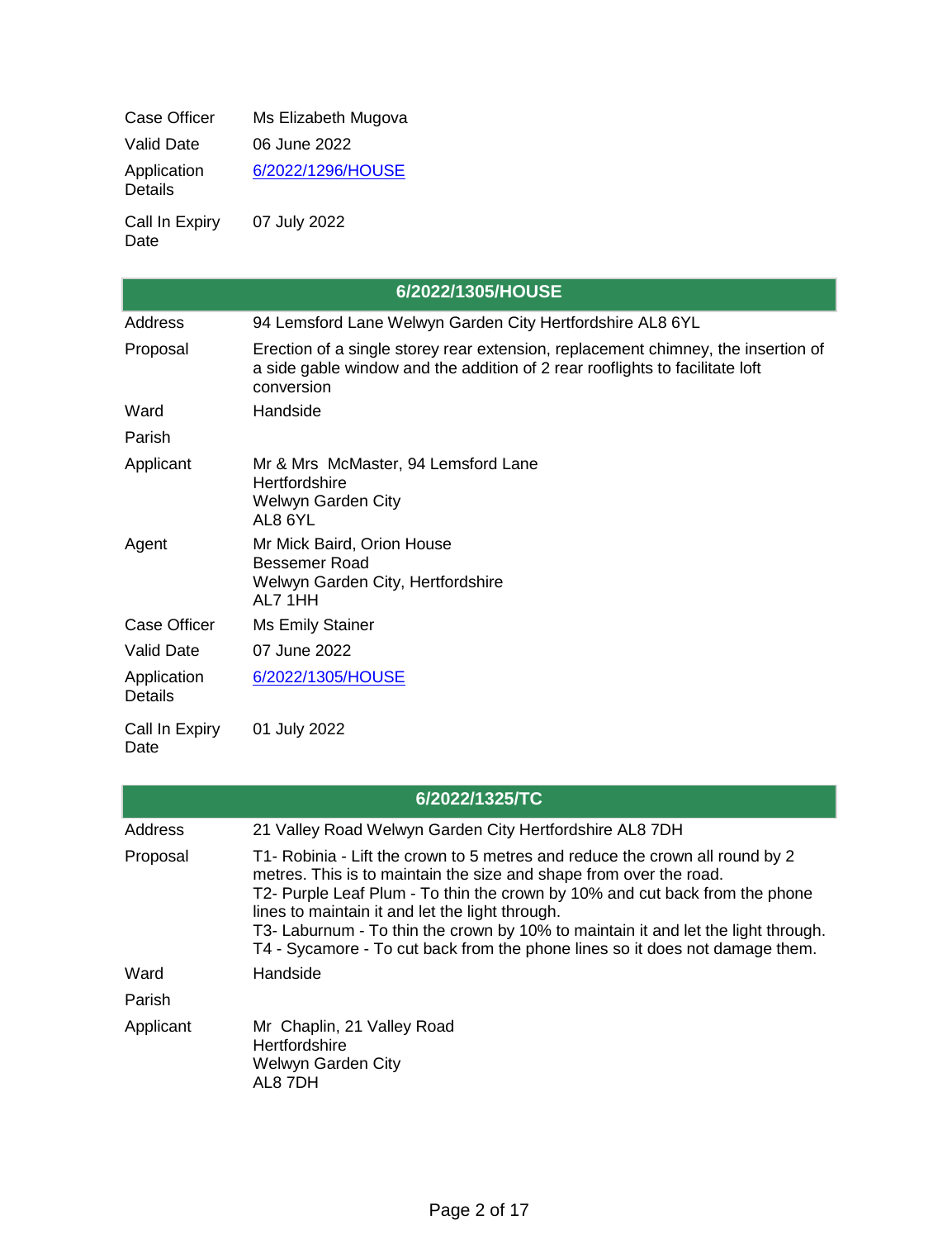| Agent                         | Robinson Tree Services LTD, Beech Farm<br><b>Coopers Green Lane</b><br>St. Albans<br>AL4 9HP |
|-------------------------------|----------------------------------------------------------------------------------------------|
| <b>Case Officer</b>           | Mr James Hare                                                                                |
| <b>Valid Date</b>             | 08 June 2022                                                                                 |
| Application<br><b>Details</b> | 6/2022/1325/TC                                                                               |

|                        | 6/2022/1352/HOUSE                                                                     |
|------------------------|---------------------------------------------------------------------------------------|
| Address                | 7 Guessens Road Welwyn Garden City AL8 6QW                                            |
| Proposal               | Erection of single storey side extension and garage                                   |
| Ward                   | Handside                                                                              |
| Parish                 |                                                                                       |
| Applicant              | Mr Hugh Greenhouse, 7 Guessens Road<br>Hertfordshire<br>Welwyn Garden City<br>AL8 6QW |
| Agent                  | Mr Joseph O'Neill, 46a Keymer Road<br><b>Hassocks</b><br>BN68AR                       |
| <b>Case Officer</b>    | Mrs Sarah Madyausiku                                                                  |
| <b>Valid Date</b>      | 13 June 2022                                                                          |
| Application<br>Details | 6/2022/1352/HOUSE                                                                     |
| Call In Expiry<br>Date | 07 July 2022                                                                          |

| 6/2022/1354/PN15 |                                                                                                                                                                    |  |
|------------------|--------------------------------------------------------------------------------------------------------------------------------------------------------------------|--|
| Address          | Newfields Handside Lane Welwyn Hatfield Hertfordshire AL8 6TD                                                                                                      |  |
|                  | Area of existing grass located off Handside Lane, close to the junction with<br><b>Newfields</b>                                                                   |  |
| Proposal         | Prior approval for the installation of a 15m height slim line phase 9 monopole<br>with 3no. additional ancillary equipment cabinets and associated ancillary works |  |
| Ward             | Handside                                                                                                                                                           |  |
| Parish           |                                                                                                                                                                    |  |
| Applicant        | CK Hutchison Networks (UK) Ltd, Great Brighams Mead<br>Vastern Road<br>Reading<br>RG18DJ                                                                           |  |
| Agent            | Mr James Reilly, The Bonds<br>2 Anderson Place                                                                                                                     |  |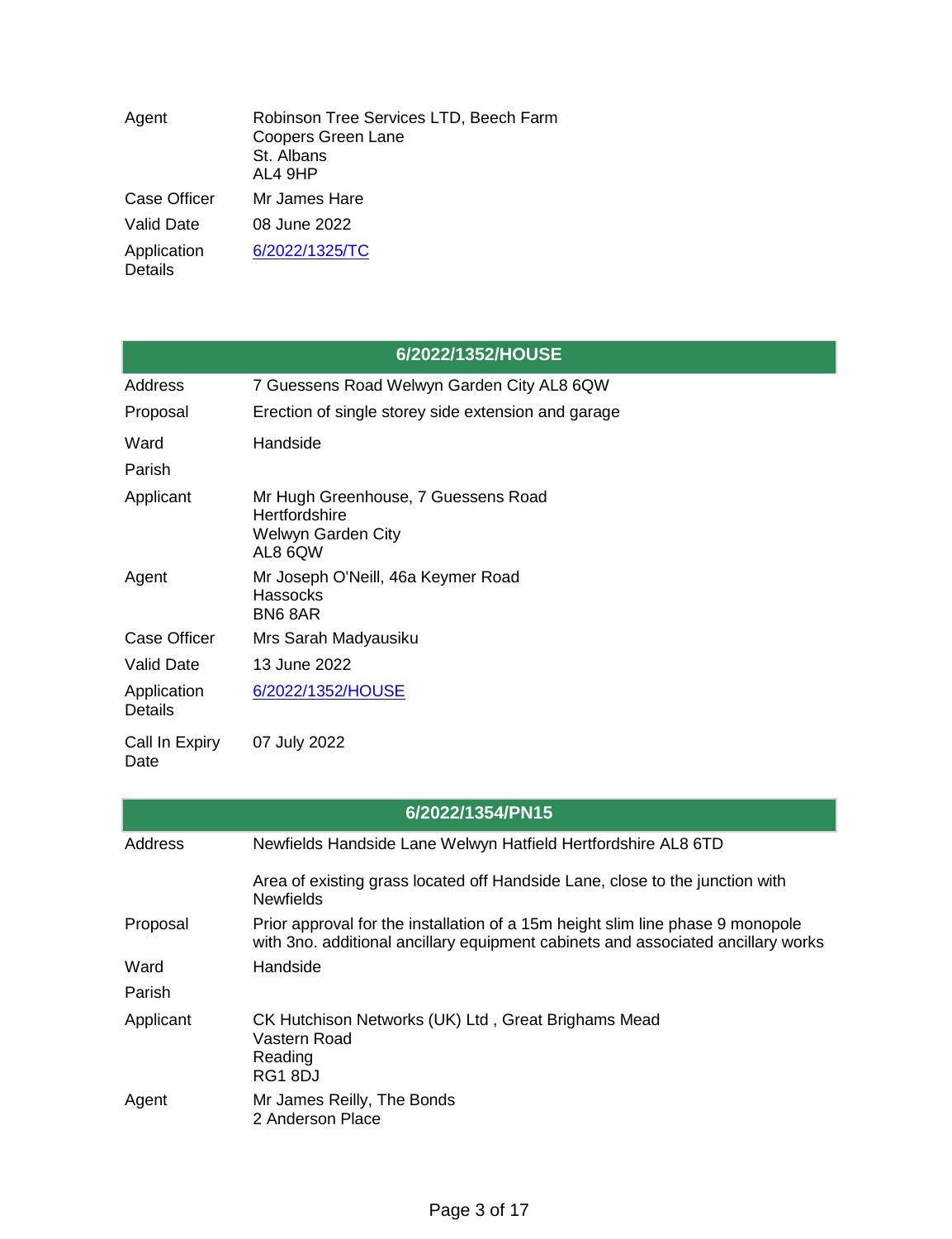|                               | Edinburgh<br>EH <sub>6</sub> 5NP |
|-------------------------------|----------------------------------|
| Case Officer                  | Ms Louise Sahlke                 |
| Valid Date                    | 13 June 2022                     |
| Application<br><b>Details</b> | 6/2022/1354/PN15                 |

|                               | 6/2022/1133/LAWP                                                                         |
|-------------------------------|------------------------------------------------------------------------------------------|
| Address                       | 76 Birchwood Avenue Hatfield AL10 0PS                                                    |
| Proposal                      | Certificate of Lawfulness for a proposed front porch.                                    |
| Ward                          | Hatfield Cent.                                                                           |
| Parish                        | Hatfield                                                                                 |
| Applicant                     | Mr Dorel Gliga, 76 Birchwood Avenue<br>Hertfordshire<br>Hatfield<br>AL <sub>10</sub> OPS |
| Agent                         | Mr Andrei Craiescu, 65<br>Paston Road<br><b>Hemel Hempstead</b><br>HP2 5AY               |
| <b>Case Officer</b>           | Mrs Kerrie Charles                                                                       |
| Valid Date                    | 12 June 2022                                                                             |
| Application<br><b>Details</b> | 6/2022/1133/LAWP                                                                         |

| Address      | 39 Town Centre Hatfield Hertfordshire AL10 0JS                                 |
|--------------|--------------------------------------------------------------------------------|
| Proposal     | Subdivision of existing single unit into two units                             |
| Ward         | Hatfield Cent.                                                                 |
| Parish       | Hatfield                                                                       |
| Applicant    | Mr R.S. Narula, 39 Town Centre<br>Hertfordshire<br>Hatfield<br><b>AL10 0JS</b> |
| Agent        | Tecon Ltd, 116a High Street<br>Edgware<br>HA8 7EL                              |
| Case Officer | Ms Elizabeth Mugova                                                            |
| Valid Date   | 08 June 2022                                                                   |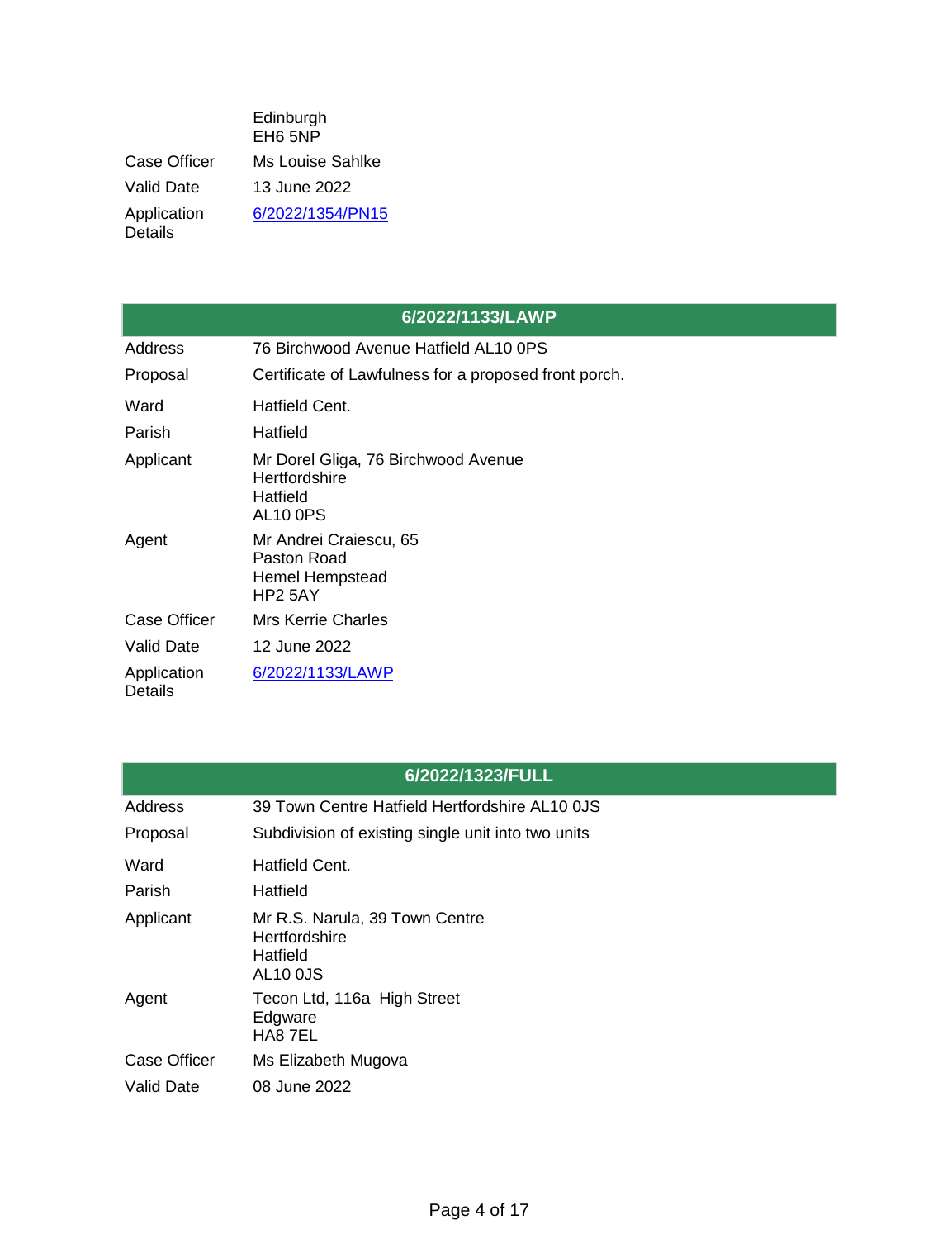Application Details [6/2022/1323/FULL](https://planning.welhat.gov.uk/planning/display/6/2022/1323/FULL)

Call In Expiry Date 07 July 2022

|                               | 6/2022/1331/HOUSE                                                                                                                               |
|-------------------------------|-------------------------------------------------------------------------------------------------------------------------------------------------|
| Address                       | 130 Crawford Road Hatfield Hertfordshire AL10 0PA                                                                                               |
| Proposal                      | Erection of a single storey front extension and two storey side and rear extension<br>following demolition of existing garage and conservatory. |
| Ward                          | Hatfield Cent.                                                                                                                                  |
| Parish                        | Hatfield                                                                                                                                        |
| Applicant                     | Helene Norman, 130 Crawford Road<br>Hatfield<br>AL10 OPA                                                                                        |
| Agent                         | Fiona Symonds, c/- 14 Lapwing View<br><b>Horbury Bridge</b><br>Wakefield<br>WF4 5NZ                                                             |
| <b>Case Officer</b>           | <b>Ms Kirsty Shirley</b>                                                                                                                        |
| <b>Valid Date</b>             | 09 June 2022                                                                                                                                    |
| Application<br><b>Details</b> | 6/2022/1331/HOUSE                                                                                                                               |
| Call In Expiry<br>Date        | 01 July 2022                                                                                                                                    |

e<br>Se

|                        | 6/2022/1264/HOUSE                                                                                  |
|------------------------|----------------------------------------------------------------------------------------------------|
| Address                | 26 Endymion Road Hatfield AL10 8AS                                                                 |
| Proposal               | Erection of a rear garden enclosure/pergola for hydro-pool.                                        |
| Ward<br>Parish         | <b>Hatfield East</b><br>Hatfield                                                                   |
| Applicant              | Mr & Mrs Stezaly, 26 Endymion Road<br>Hertfordshire<br>Hatfield<br><b>AL10 8AS</b>                 |
| Agent                  | Mr Simon Devlin, Ground Floor Unit Ferrars House<br>70 High Street<br>Huntingdon<br><b>PE293DJ</b> |
| Case Officer           | Ms Ashley Ransome                                                                                  |
| <b>Valid Date</b>      | 13 June 2022                                                                                       |
| Application<br>Details | 6/2022/1264/HOUSE                                                                                  |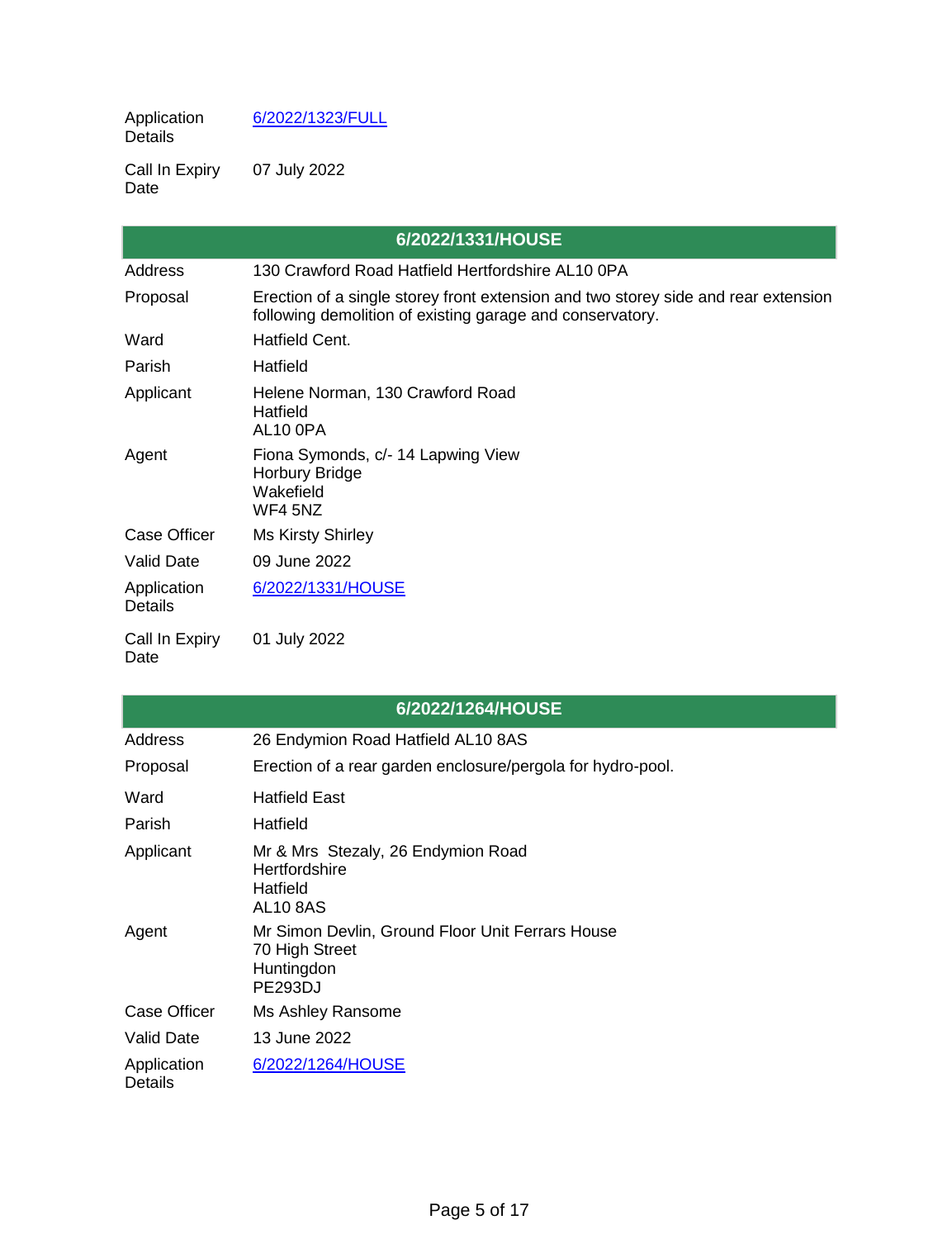Call In Expiry Date 06 July 2022

|                        | 6/2022/1356/PN15                                                                                                                                                   |
|------------------------|--------------------------------------------------------------------------------------------------------------------------------------------------------------------|
| Address                | 62 Travellers Lane Hatfield Hertfordshire AL10 8SF                                                                                                                 |
| Proposal               | Prior approval for the installation of a 15m height slim line phase 9 monopole<br>with 3no. additional ancillary equipment cabinets and associated ancillary works |
| Ward                   | <b>Hatfield South West</b>                                                                                                                                         |
| Parish                 | Hatfield                                                                                                                                                           |
| Applicant              | CK Hutchison Networks (UK) Ltd, Great Brighams Mead<br>Vastern Road<br>Reading<br>RG18DJ                                                                           |
| Agent                  | Mr James Reilly, The Bonds<br>2 Anderson Place<br>Edinburgh<br>EH <sub>6</sub> 5NP                                                                                 |
| <b>Case Officer</b>    | <b>Ms Kirsty Shirley</b>                                                                                                                                           |
| <b>Valid Date</b>      | 13 June 2022                                                                                                                                                       |
| Application<br>Details | 6/2022/1356/PN15                                                                                                                                                   |

|                               | 6/2022/1357/PN15                                                                                                                                                                                                                                                                                      |
|-------------------------------|-------------------------------------------------------------------------------------------------------------------------------------------------------------------------------------------------------------------------------------------------------------------------------------------------------|
| Address                       | Chennells Hatfield Hertfordshire AL 10 9HZ                                                                                                                                                                                                                                                            |
| Proposal                      | Prior approval for the erection of a 15m high street pole, Ericsson 6130<br>equipment cabinet, Commscope Bowler cabinet, AC Transmission cabinet, 6No.<br>600 x 600 concrete paving slabs (to be installed in front of proposed cabinets),<br>1000 duct for incoming power, 750 duct for incoming TX. |
| Ward                          | <b>Hatfield South West</b>                                                                                                                                                                                                                                                                            |
| Parish                        | Hatfield                                                                                                                                                                                                                                                                                              |
| Applicant                     | CK Hutchison Networks (UK) Ltd, Great Brighams Mead<br>Vastern Road<br>Reading<br>RG18DJ                                                                                                                                                                                                              |
| Agent                         | Mr James Reilly, The Bonds<br>2 Anderson Place<br>Edinburgh<br>EH <sub>6</sub> 5NP                                                                                                                                                                                                                    |
| <b>Case Officer</b>           | <b>Ms Kirsty Shirley</b>                                                                                                                                                                                                                                                                              |
| Valid Date                    | 13 June 2022                                                                                                                                                                                                                                                                                          |
| Application<br><b>Details</b> | 6/2022/1357/PN15                                                                                                                                                                                                                                                                                      |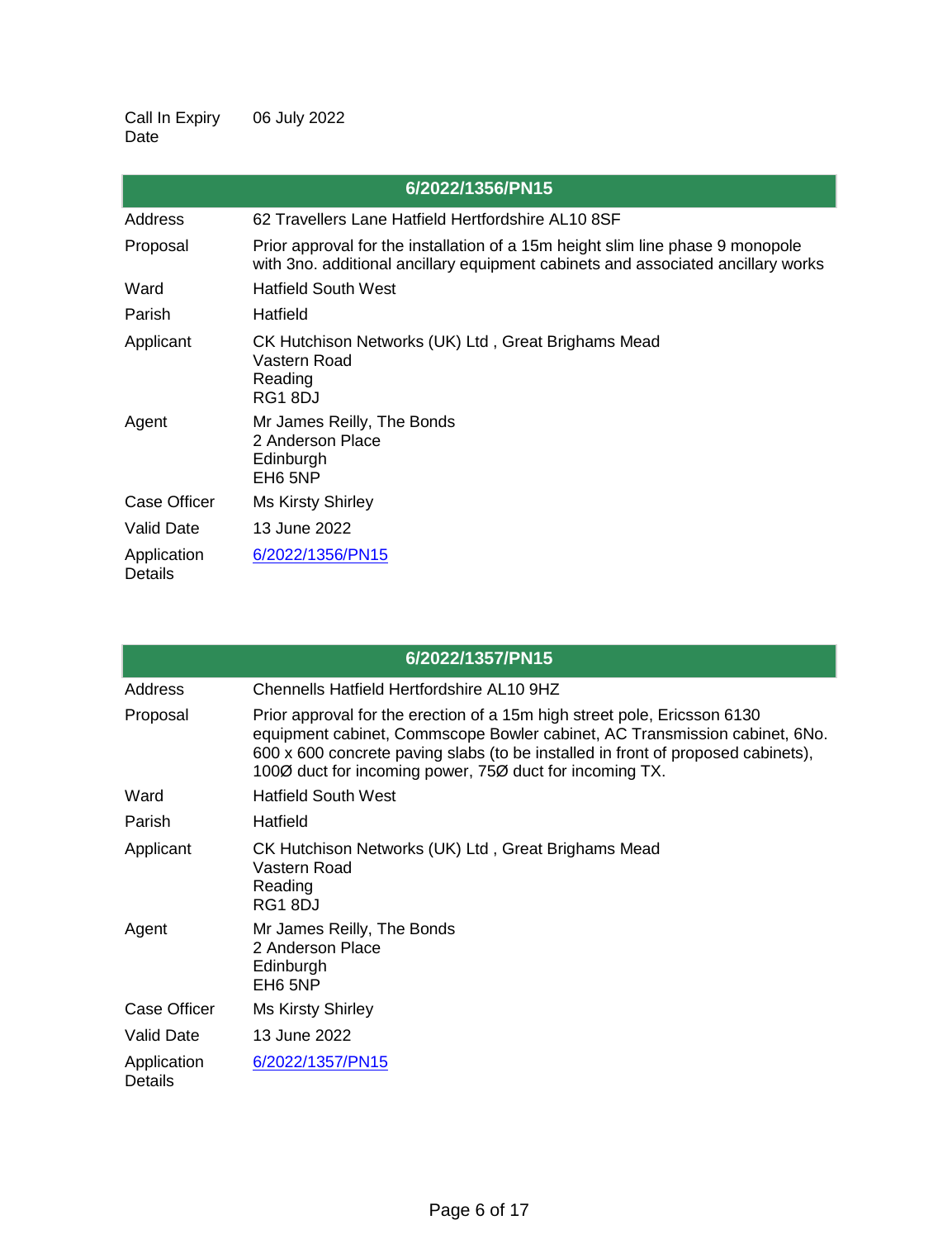|                               | 6/2022/0541/HOUSE                                                                                                                                     |
|-------------------------------|-------------------------------------------------------------------------------------------------------------------------------------------------------|
| Address                       | 28 Thistle Drive Hatfield Hertfordshire AL10 9FQ                                                                                                      |
| Proposal                      | Erection of a single storey side and rear extension, conversion of roof space to<br>habitable use to include a front and rear dormer and 1 x skylight |
| Ward                          | Hatfield Villages                                                                                                                                     |
| Parish                        | Hatfield                                                                                                                                              |
| Applicant                     | Mr Chandra Ollipilli, 28 Thistle Drive<br>Hertfordshire<br>Hatfield<br><b>AL10 9FQ</b>                                                                |
| Agent                         | Mr Chandra Ollipilli, 28 Thistle Drive<br><b>Hertfordshire</b><br><b>Hatfield</b><br><b>AL10 9FQ</b>                                                  |
| <b>Case Officer</b>           | Ms Ashley Ransome                                                                                                                                     |
| <b>Valid Date</b>             | 26 April 2022                                                                                                                                         |
| Application<br><b>Details</b> | 6/2022/0541/HOUSE                                                                                                                                     |
| Call In Expiry<br>Date        | 06 June 2022                                                                                                                                          |

|                               | 6/2022/1281/HOUSE                                                                                                                                               |
|-------------------------------|-----------------------------------------------------------------------------------------------------------------------------------------------------------------|
| Address                       | 317 St Albans Road West Hatfield AL10 9RJ                                                                                                                       |
| Proposal                      | Erection of new porch following removal of existing porch with alterations to<br>windows on front elevation. Erection of side extension to exisitng outbuilding |
| Ward                          | <b>Hatfield Villages</b>                                                                                                                                        |
| Parish                        | Hatfield                                                                                                                                                        |
| Applicant                     | Mr Hussam Ahed Alnusair, 317 St Albans Road West<br>Hertfordshire<br>Hatfield<br><b>AL10 9RJ</b>                                                                |
| Agent                         | Mr Mohammed Sahid, 80 East Road<br>West Drayton<br>UB7 9HA                                                                                                      |
| <b>Case Officer</b>           | Ms Elizabeth Mugova                                                                                                                                             |
| <b>Valid Date</b>             | 30 May 2022                                                                                                                                                     |
| Application<br><b>Details</b> | 6/2022/1281/HOUSE                                                                                                                                               |
| Call In Expiry<br>Date        | 06 July 2022                                                                                                                                                    |

**6/2022/1290/HOUSE**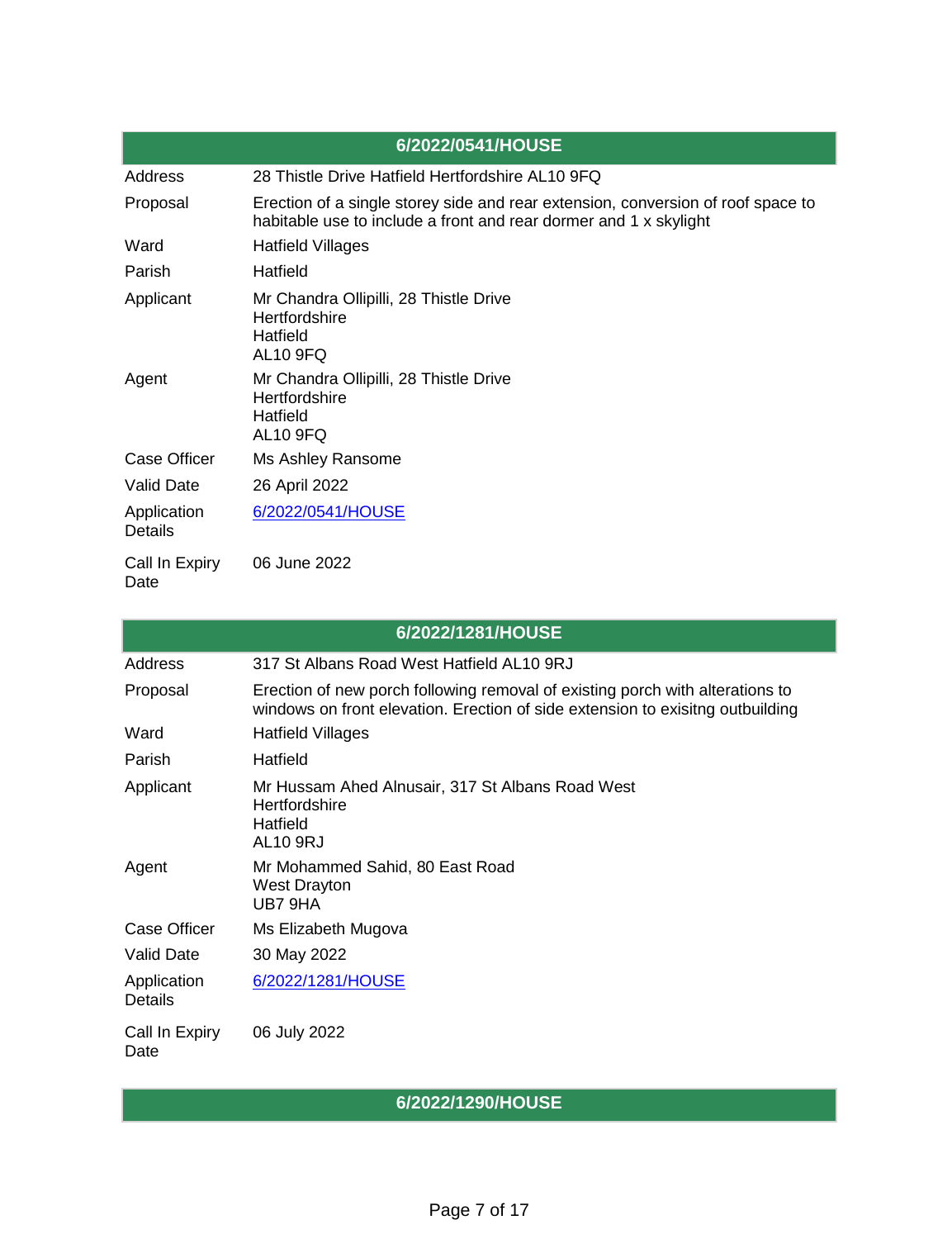| Address                | 37 Meadway Welwyn Garden City Hertfordshire AL7 4NQ                                        |
|------------------------|--------------------------------------------------------------------------------------------|
| Proposal               | Erection of double side & double rear extension                                            |
| Ward                   | Hollybush                                                                                  |
| Parish                 |                                                                                            |
| Applicant              | Miss Lauren Ellerbeck, 37 Meadway<br>Hertfordshire<br><b>Welwyn Garden City</b><br>AL7 4NO |
| Agent                  | Mr Chris Ellerbeck, Beechcroft<br>Riverside Avenue<br><b>Broxbourne</b><br><b>EN10 6RA</b> |
| Case Officer           | <b>Mrs Kerrie Charles</b>                                                                  |
| <b>Valid Date</b>      | 06 June 2022                                                                               |
| Application<br>Details | 6/2022/1290/HOUSE                                                                          |
| Call In Expiry         | 05 July 2022                                                                               |

Date

|                               | 6/2022/1329/HOUSE                                                                                |
|-------------------------------|--------------------------------------------------------------------------------------------------|
| Address                       | 22 Mountway Close Welwyn Garden City AL7 4JZ                                                     |
| Proposal                      | Erection of single storey front extension (front porch)                                          |
| Ward                          | Hollybush                                                                                        |
| Parish                        |                                                                                                  |
| Applicant                     | Mr & Mrs Les & Jane Simonds, 22 Mountway Close<br>Hertfordshire<br>Welwyn Garden City<br>AL7 4JZ |
| Agent                         | Mr Damien Poulter, 9 Bakers Grove<br>Welwyn Garden City<br>AL7 2DJ                               |
| <b>Case Officer</b>           | <b>Mrs Kerrie Charles</b>                                                                        |
| Valid Date                    | 10 June 2022                                                                                     |
| Application<br><b>Details</b> | 6/2022/1329/HOUSE                                                                                |
| Call In Expiry<br>Date        | 01 July 2022                                                                                     |

|          | 6/2022/1340/HOUSE                                                                                                                                |
|----------|--------------------------------------------------------------------------------------------------------------------------------------------------|
| Address  | 15 Sweet Briar Welwyn Garden City Hertfordshire AL7 3DU                                                                                          |
| Proposal | Erection of a single storey rear/side extension with insertion of roof lights and a<br>replacement window to existing first floor rear elevation |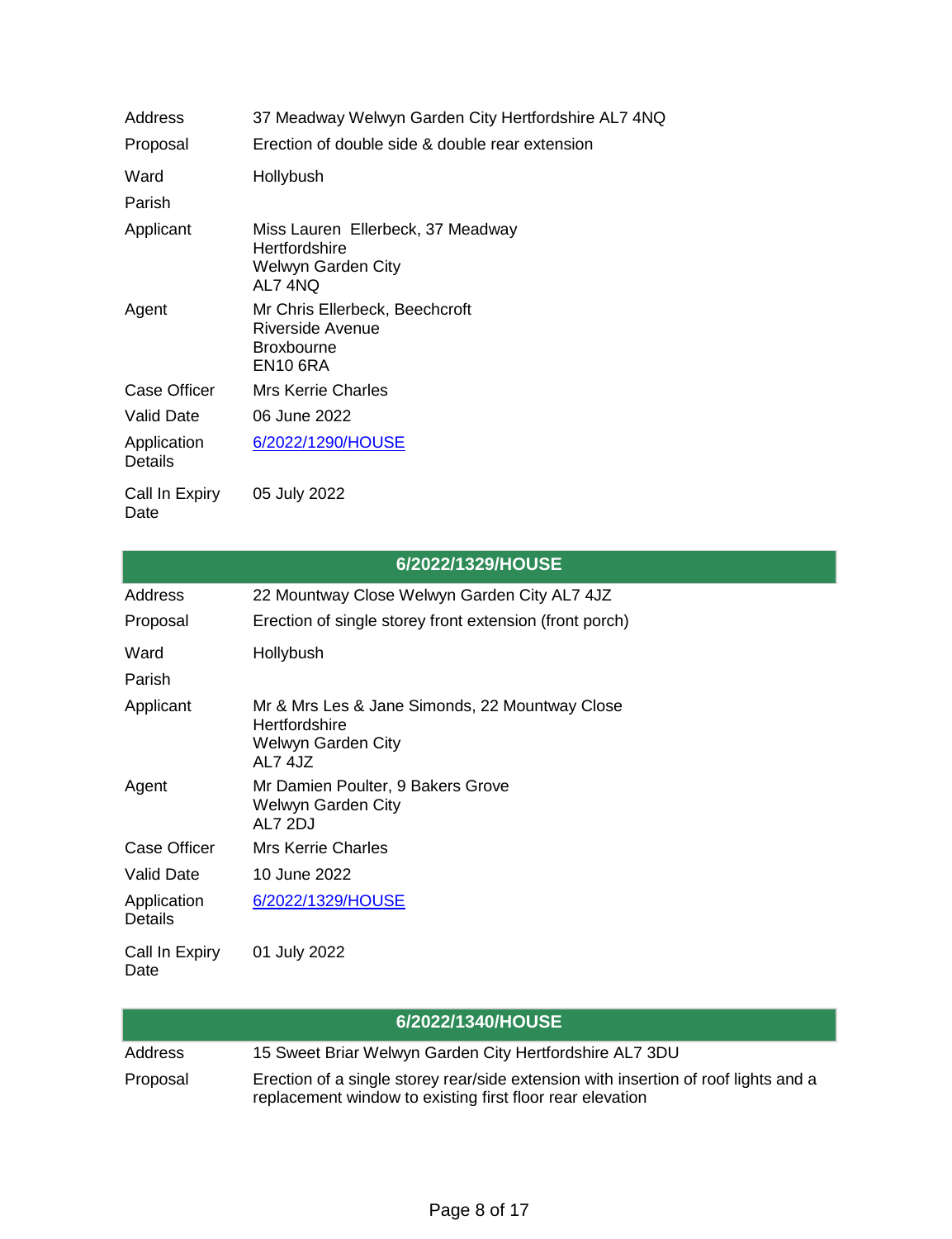| Ward                   | Howlands                                                                              |
|------------------------|---------------------------------------------------------------------------------------|
| Parish                 |                                                                                       |
| Applicant              | Mr and Mrs J Hollis, 15 Sweet Briar<br>Hertfordshire<br>Welwyn Garden City<br>AL7 3DU |
| Agent                  | Mr STUART COOK, HED House<br>60a BRIDGE ROAD EAST<br>WELWYN GARDEN CITY<br>AL7 1JU    |
| Case Officer           | Ms Louise Sahlke                                                                      |
| Valid Date             | 09 June 2022                                                                          |
| Application<br>Details | 6/2022/1340/HOUSE                                                                     |
| Call In Expiry<br>Date | 07 July 2022                                                                          |

|                               | 6/2022/1347/HOUSE                                                                                            |
|-------------------------------|--------------------------------------------------------------------------------------------------------------|
| <b>Address</b>                | 34 Brookside Crescent Cuffley Potters Bar EN6 4QN                                                            |
| Proposal                      | Erection of ground and first floor rear and side extension and conversation of<br>garage to habitable space. |
| Ward                          | Northaw and Cuffley                                                                                          |
| Parish                        | Northaw and Cuffley                                                                                          |
| Applicant                     | Mr George Zambas, 34 Brookside Crescent<br>Cuffley<br>Hertfordshire<br><b>Potters Bar</b><br>EN64ON          |
| Agent                         | Mr Alexander Cook, 32 Overton Road<br>Oakwood<br>London<br><b>N14 4SY</b>                                    |
| <b>Case Officer</b>           | <b>Ms Kirsty Shirley</b>                                                                                     |
| <b>Valid Date</b>             | 10 June 2022                                                                                                 |
| Application<br><b>Details</b> | 6/2022/1347/HOUSE                                                                                            |
| Call In Expiry<br>Date        | 06 July 2022                                                                                                 |

|          | 6/2022/1383/LAWP                                                            |
|----------|-----------------------------------------------------------------------------|
| Address  | 2 King James Avenue Cuffley Potters Bar Hertfordshire<br>EN6 4LR            |
| Proposal | Certificate of lawfulness for the conversion of garage into habitable space |
| Ward     | Northaw and Cuffley                                                         |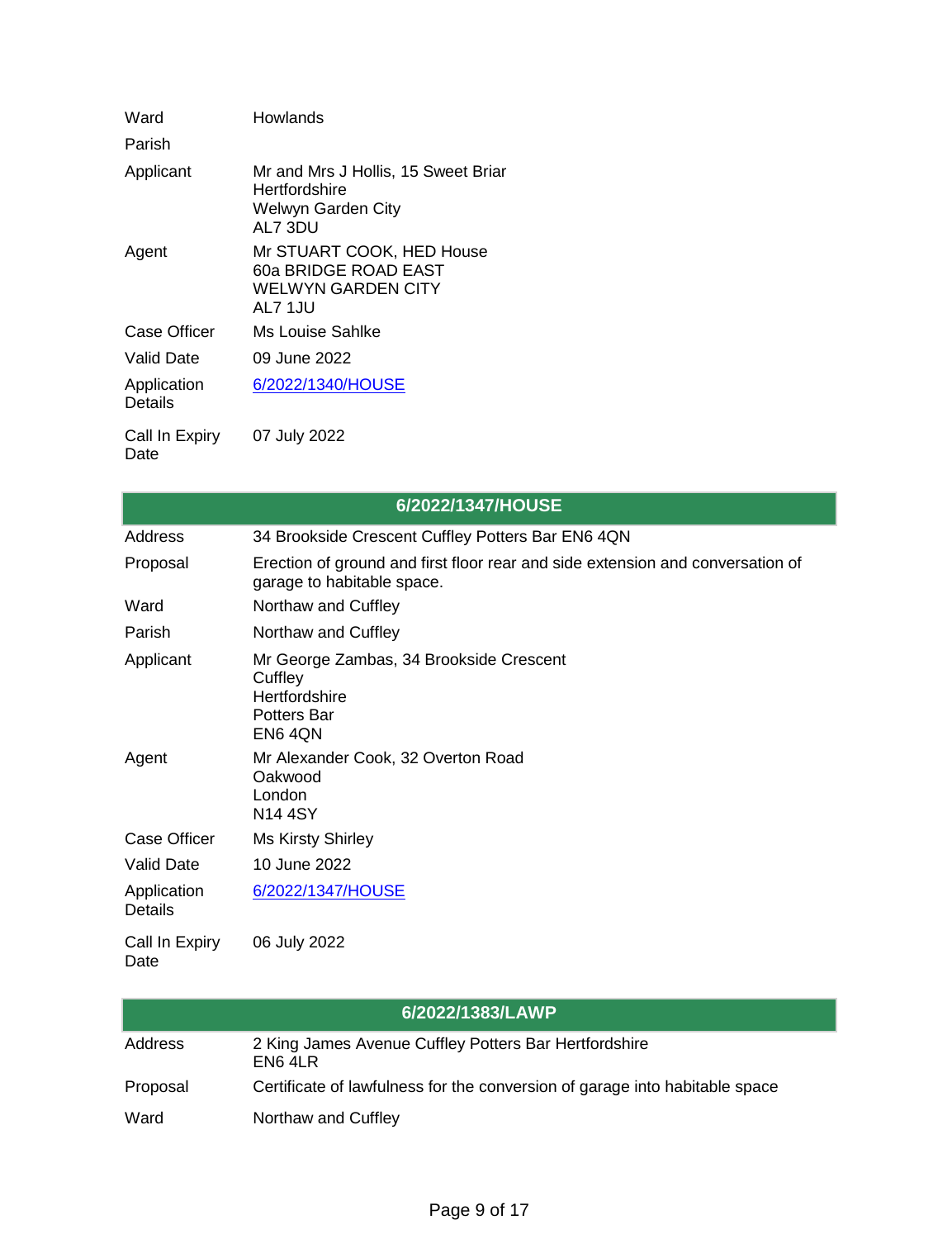| Parish                 | Northaw and Cuffley                                                                 |
|------------------------|-------------------------------------------------------------------------------------|
| Applicant              | Mr Ozsoy, 2 King James Avenue<br>Cuffley<br>Hertfordshire<br>Potters Bar<br>EN6 4LR |
| Agent                  | Mr Berkan Demir, 1 Marmion Close<br>London<br>E4 8EN                                |
| Case Officer           | <b>Ms Kirsty Shirley</b>                                                            |
| Valid Date             | 15 June 2022                                                                        |
| Application<br>Details | 6/2022/1383/LAWP                                                                    |

| 6/2022/1190/FULL              |                                                                                                                        |  |
|-------------------------------|------------------------------------------------------------------------------------------------------------------------|--|
| Address                       | Welwyn Power Land on the west side of Tewin Road Welwyn Garden City AL7<br>1BH                                         |  |
| Proposal                      | Construction and operation of an urban reserve energy storage facility and<br>associated equipment                     |  |
| Ward                          | Peartree                                                                                                               |  |
| Parish                        |                                                                                                                        |  |
| Applicant                     | AMP Energy Services Ltd, 1 Dover Street<br>London<br>W <sub>1</sub> S <sub>4LD</sub>                                   |  |
| Agent                         | Mrs Clare Garfield, Unit 5 Brindley Court<br><b>Gresley Road</b><br><b>Shire Business Park</b><br>Worcester<br>WR4 9FD |  |
| <b>Case Officer</b>           | Ms Emily Stainer                                                                                                       |  |
| <b>Valid Date</b>             | 24 May 2022                                                                                                            |  |
| Application<br><b>Details</b> | 6/2022/1190/FULL                                                                                                       |  |
| Call In Expiry<br>Date        | 03 July 2022                                                                                                           |  |

|          | 6/2022/1309/TC                                                                                                                                                                                                                                                                                                                                                                                     |
|----------|----------------------------------------------------------------------------------------------------------------------------------------------------------------------------------------------------------------------------------------------------------------------------------------------------------------------------------------------------------------------------------------------------|
| Address  | 5 Rayfield Welwyn Garden City Hertfordshire AL8 7HR                                                                                                                                                                                                                                                                                                                                                |
| Proposal | (T1) - Ash: Currently is approximately 8m tall. Proposing to reduce the crown by<br>up to 3m, back to previous pruning points.<br>(G1) - 2x Cypress: Currently is approximately 12m tall. Proposing to reduce the<br>height by 3-4m<br>(G2) - Ash & Hornbeam: Currently is approximately 12-13m tall and have grown<br>together to create single crown. Proposing to reduce the crown by up to 3m, |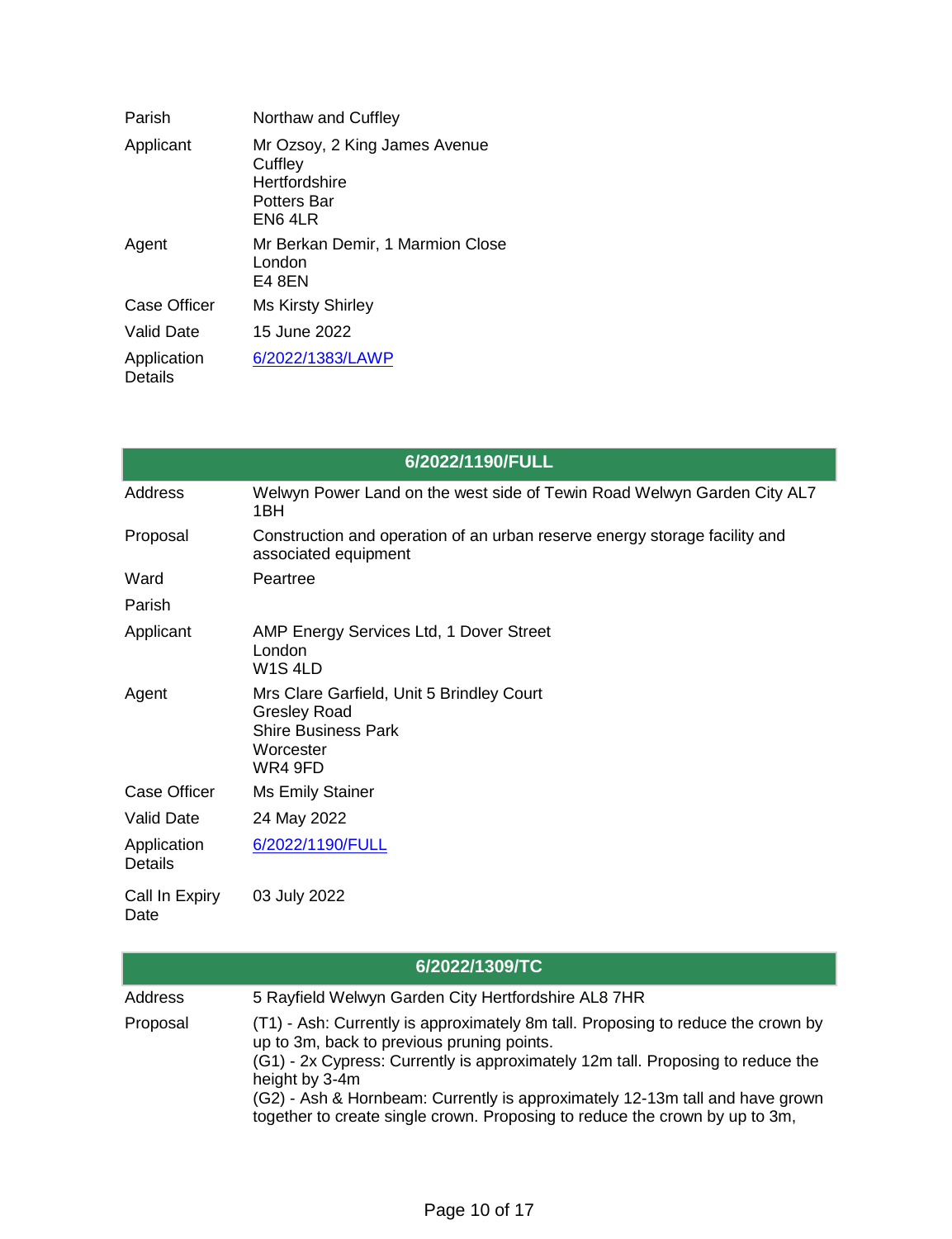back to previous pruning points.

All of this work being requested as the trees are creating significant shade to the garden and are now overhanging adjacent carparks/public land significantly. Proposing reductions to ensure the longevity of the trees in this location.

Ward Sherrards

Parish

Applicant Mark Denny, 7 Meadway LONDON N14 6NY Agent Mark Denny, 7 Meadway LONDON N14 6NY Case Officer Mr James Hare Valid Date 07 June 2022 Application **Details** [6/2022/1309/TC](https://planning.welhat.gov.uk/planning/display/6/2022/1309/TC)

|                               | 6/2022/1316/TC                                                                                                                                                                                                                                                                                                                        |
|-------------------------------|---------------------------------------------------------------------------------------------------------------------------------------------------------------------------------------------------------------------------------------------------------------------------------------------------------------------------------------|
| Address                       | 8-14 Digswell Lodge Digswell Rise Welwyn Garden City Hertfordshire AL8 7NU                                                                                                                                                                                                                                                            |
| Proposal                      | 1 x Beech to reduce by approximately 2m height & width. Lift to 3m above<br>ground level.<br>The committee would like to prevent the tree becoming too large for the space.<br>The spec provided would reduce the tree to approximately the previous pruning<br>points. This will also help with more light into the corner property. |
|                               | The tree is outside properties 8-14 Digswell Lodge                                                                                                                                                                                                                                                                                    |
| Ward                          | <b>Sherrards</b>                                                                                                                                                                                                                                                                                                                      |
| Parish                        |                                                                                                                                                                                                                                                                                                                                       |
| Applicant                     | Mrs Deboarh Ronchetti, 8-14 Digswell Lodge<br><b>Digswell Rise</b><br>Hertfordshire<br>Welwyn Garden City<br>AL87NU                                                                                                                                                                                                                   |
| Agent                         | Mrs Kate Ryan, 15 Great Ganett<br>Welwyn Garden City<br>AL7 3DA                                                                                                                                                                                                                                                                       |
| Case Officer                  | Ms M Hill                                                                                                                                                                                                                                                                                                                             |
| <b>Valid Date</b>             | 07 June 2022                                                                                                                                                                                                                                                                                                                          |
| Application<br><b>Details</b> | 6/2022/1316/TC                                                                                                                                                                                                                                                                                                                        |

**6/2022/1342/HOUSE**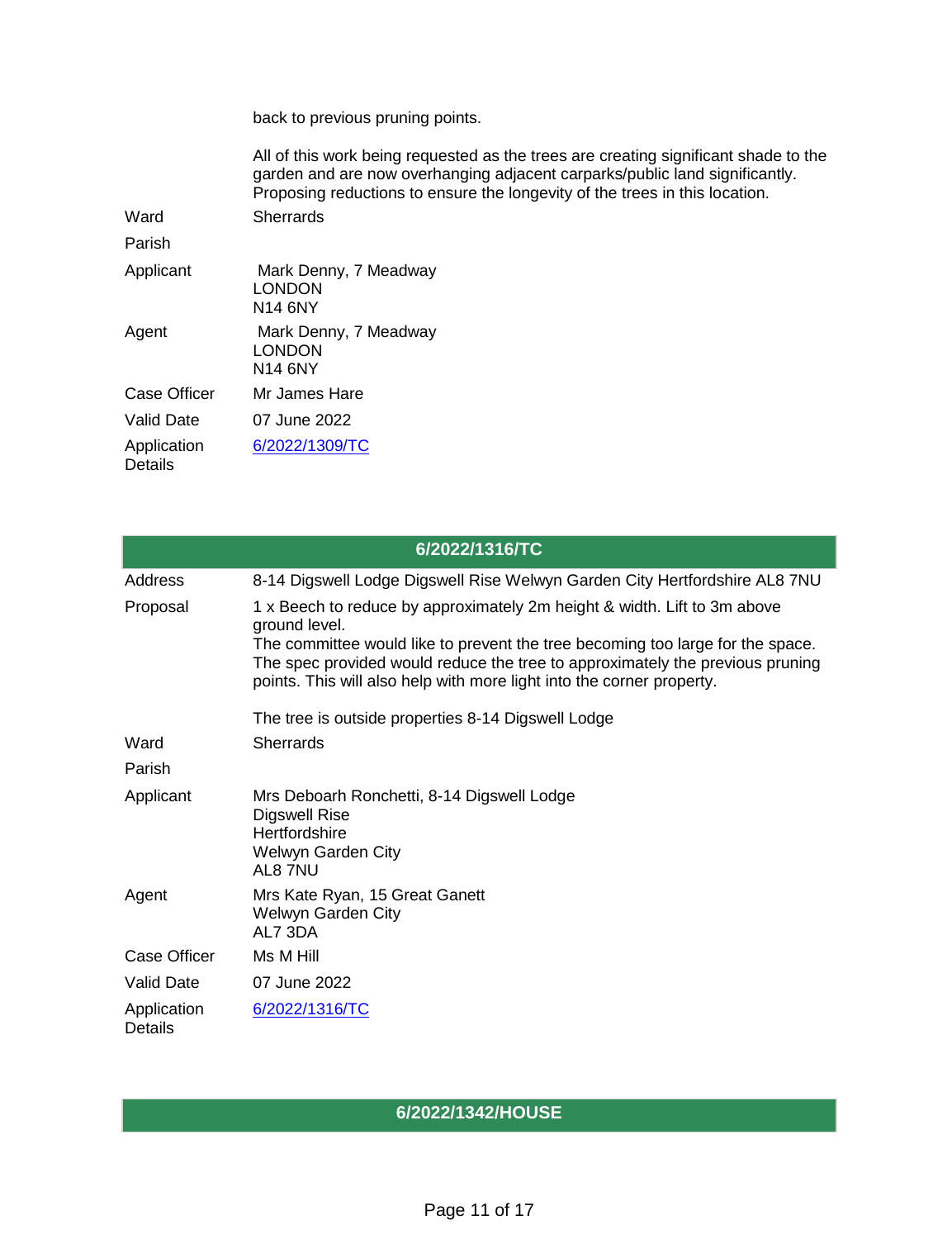| Address                       | 55 Holloways Lane Welham Green Hatfield Hertfordshire AL9 7NR                                                           |
|-------------------------------|-------------------------------------------------------------------------------------------------------------------------|
| Proposal                      | Erection of a single storey garage, two storey front and rear extension with<br>conversion of loft into habitable space |
| Ward                          | Welham Green & Hatfield South                                                                                           |
| Parish                        | North Mymms                                                                                                             |
| Applicant                     | Mr Joe McHugh, 55 Holloways Lane<br>Welham Green<br>Hertfordshire<br>Hatfield<br>AL97NR                                 |
| Agent                         | Mr Nick Hankins, 9 Bury lane<br><b>Bramfield</b><br><b>SG14 2QL</b>                                                     |
| <b>Case Officer</b>           | <b>Ms Kirsty Shirley</b>                                                                                                |
| <b>Valid Date</b>             | 09 June 2022                                                                                                            |
| Application<br><b>Details</b> | 6/2022/1342/HOUSE                                                                                                       |
| Call In Expiry                | 06 July 2022                                                                                                            |

Date

| 6/2022/1378/PN8               |                                                                                                          |  |
|-------------------------------|----------------------------------------------------------------------------------------------------------|--|
| Address                       | 79 Holloways Lane Welham Green Hatfield Hertfordshire AL9 7NU                                            |  |
| Proposal                      | Prior approval for a 4m single storey rear extension                                                     |  |
| Ward                          | Welham Green & Hatfield South                                                                            |  |
| Parish                        | North Mymms                                                                                              |  |
| Applicant                     | Mr & Mrs Norman Norman, 79 Holloways Lane<br><b>Welham Green</b><br>Hertfordshire<br>Hatfield<br>AL9 7NU |  |
| Agent                         | Divi-Design Ltd, Kemp House<br>152 City Road<br>London<br>EC <sub>1</sub> V <sub>2NX</sub>               |  |
| <b>Case Officer</b>           | Mrs Kerrie Charles                                                                                       |  |
| Valid Date                    | 14 June 2022                                                                                             |  |
| Application<br><b>Details</b> | 6/2022/1378/PN8                                                                                          |  |

|          | 6/2022/1049/HOUSE                                                                |
|----------|----------------------------------------------------------------------------------|
| Address  | 51 New Road Digswell Welwyn AL6 0AQ                                              |
| Proposal | Installation of 2 concrete piers finished in render to support black metal rail. |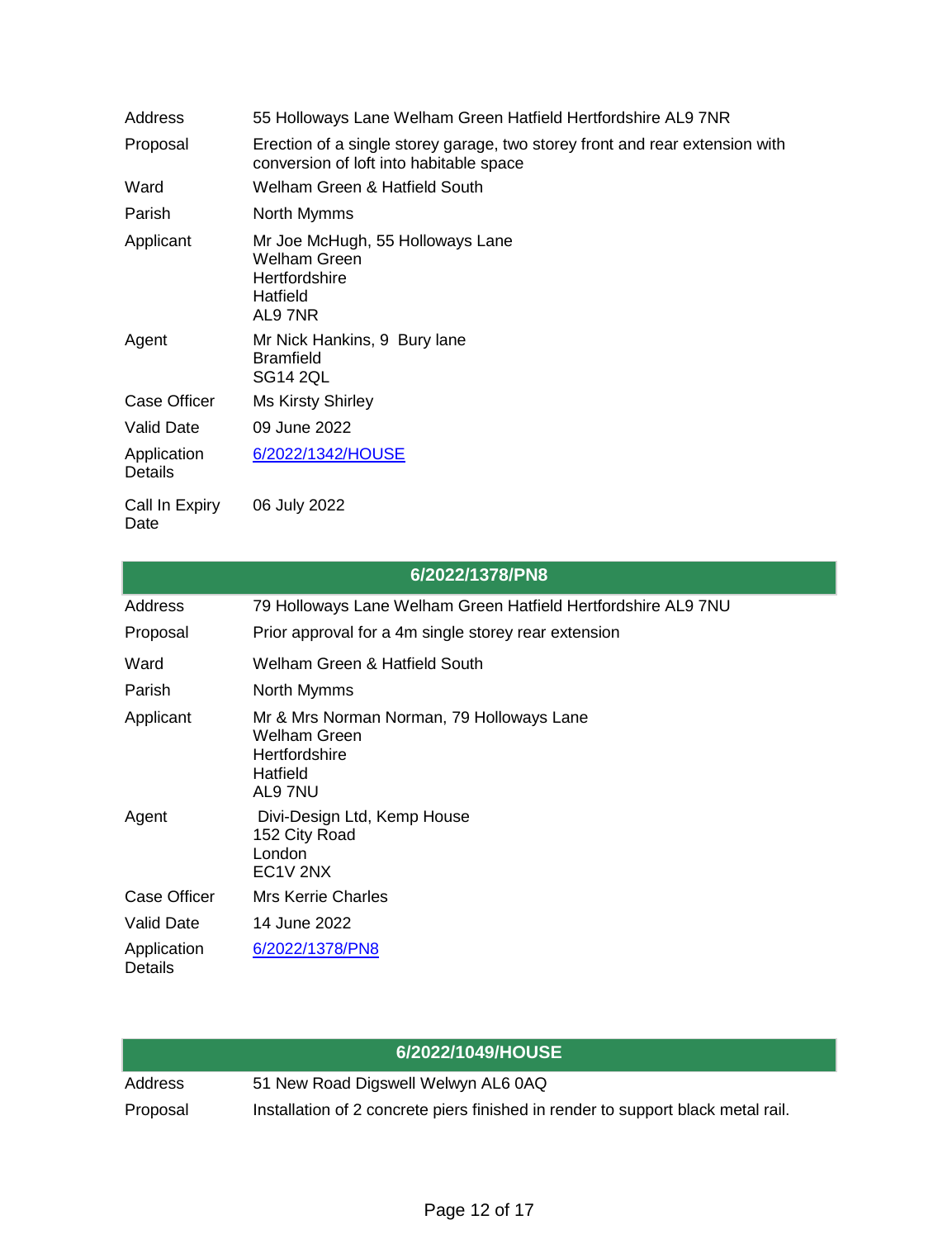| Ward                   | <b>Welwyn East</b>                                            |
|------------------------|---------------------------------------------------------------|
| Parish                 | Welwyn                                                        |
| Applicant              | Mrs Janice Davies, 51New Road<br>Digswell<br>Welwyn<br>AL60AQ |
| Agent                  | Mrs Janice Davies, 51New Road<br>Digswell<br>Welwyn<br>AL60AQ |
| Case Officer           | Mrs Kerrie Charles                                            |
| Valid Date             | 15 June 2022                                                  |
| Application<br>Details | 6/2022/1049/HOUSE                                             |
| Call In Expiry<br>Date | 06 July 2022                                                  |

|                               | 6/2022/1247/HOUSE                                                                       |
|-------------------------------|-----------------------------------------------------------------------------------------|
| Address                       | 1 Tylers Wood Welwyn Hertfordshire AL6 0ET                                              |
| Proposal                      | Erection of existing outbuilding extension                                              |
| Ward                          | Welwyn East                                                                             |
| Parish                        | Welwyn                                                                                  |
| Applicant                     | Mr R Kempster, 1 Tylers Wood<br>Welwyn<br>AL6 0ET                                       |
| Agent                         | Mr Martin Norford, Westgate House<br>37-41 Castle Street<br>Hertford<br><b>SG14 1HH</b> |
| <b>Case Officer</b>           | <b>Mrs Kerrie Charles</b>                                                               |
| <b>Valid Date</b>             | 14 June 2022                                                                            |
| Application<br><b>Details</b> | 6/2022/1247/HOUSE                                                                       |
| Call In Expiry<br>Date        | 05 July 2022                                                                            |

|          | 6/2022/1259/HOUSE                                  |
|----------|----------------------------------------------------|
| Address  | 23 Blakes Way Welwyn AL6 9RE                       |
| Proposal | Erection of single storey side extension to garage |
| Ward     | Welwyn West                                        |
| Parish   | Welwyn                                             |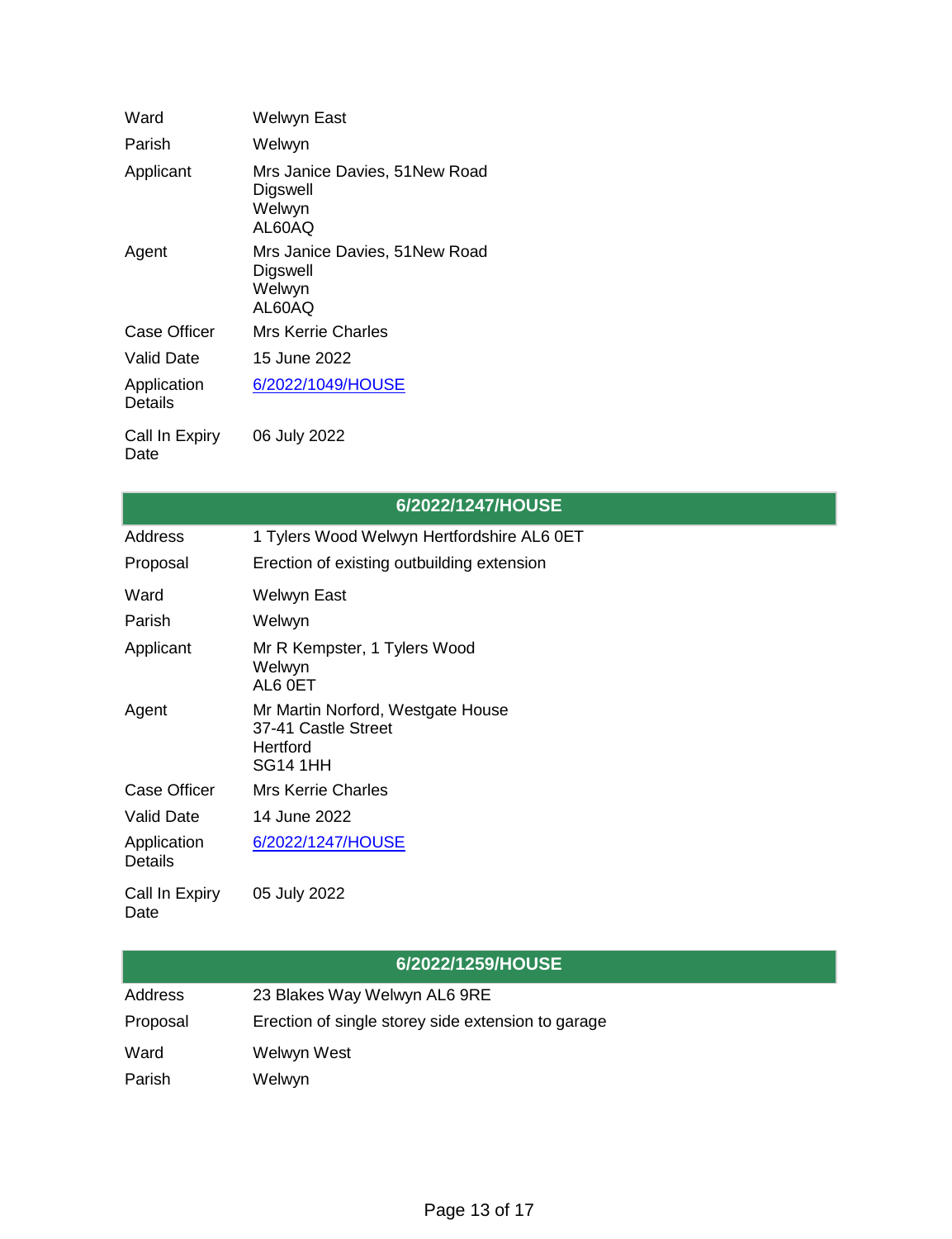| Applicant              | Mr Barry Smith, 23 Blakes Way<br>Hertfordshire<br>Welwyn<br>AL6 9RE                     |
|------------------------|-----------------------------------------------------------------------------------------|
| Agent                  | Mr Lloyd Jones, Pen-y-Rhiw<br><b>Redbrook Road</b><br><b>NFWPORT</b><br><b>NP20 5AB</b> |
| Case Officer           | Mr Raymond Lee                                                                          |
| <b>Valid Date</b>      | 27 May 2022                                                                             |
| Application<br>Details | 6/2022/1259/HOUSE                                                                       |
| Call In Expiry<br>Date | 03 July 2022                                                                            |

|                               | 6/2022/1317/HOUSE                                                                                                      |
|-------------------------------|------------------------------------------------------------------------------------------------------------------------|
| Address                       | 54 Hawbush Rise Welwyn AL6 9PP                                                                                         |
| Proposal                      | Erection of a single storey front porch extension and single storey rear<br>extensions, with insertion of roof lights. |
| Ward                          | Welwyn West                                                                                                            |
| Parish                        | Welwyn                                                                                                                 |
| Applicant                     | Mr & Mrs G Robertson, 54 Hawbush Rise<br>Hertfordshire<br>Welwyn<br>AL6 9PP                                            |
| Agent                         | Mr Stuart Cook, HED House<br>60a Bridge Road East<br>Welwyn Garden City<br>AL7 1JU                                     |
| Case Officer                  | Ms Elizabeth Mugova                                                                                                    |
| <b>Valid Date</b>             | 07 June 2022                                                                                                           |
| Application<br><b>Details</b> | 6/2022/1317/HOUSE                                                                                                      |
| Call In Expiry<br>Date        | 06 July 2022                                                                                                           |

| 6/2022/1344/HOUSE |  |  |
|-------------------|--|--|
|                   |  |  |

| Address   | 21A Canonsfield Welwyn AL6 0QB                     |
|-----------|----------------------------------------------------|
| Proposal  | Erection of single storey rear and side extensions |
| Ward      | Welwyn West                                        |
| Parish    | Welwyn                                             |
| Applicant | Mr & Mrs Figge, 21 A Canonsfield<br>Hertfordshire  |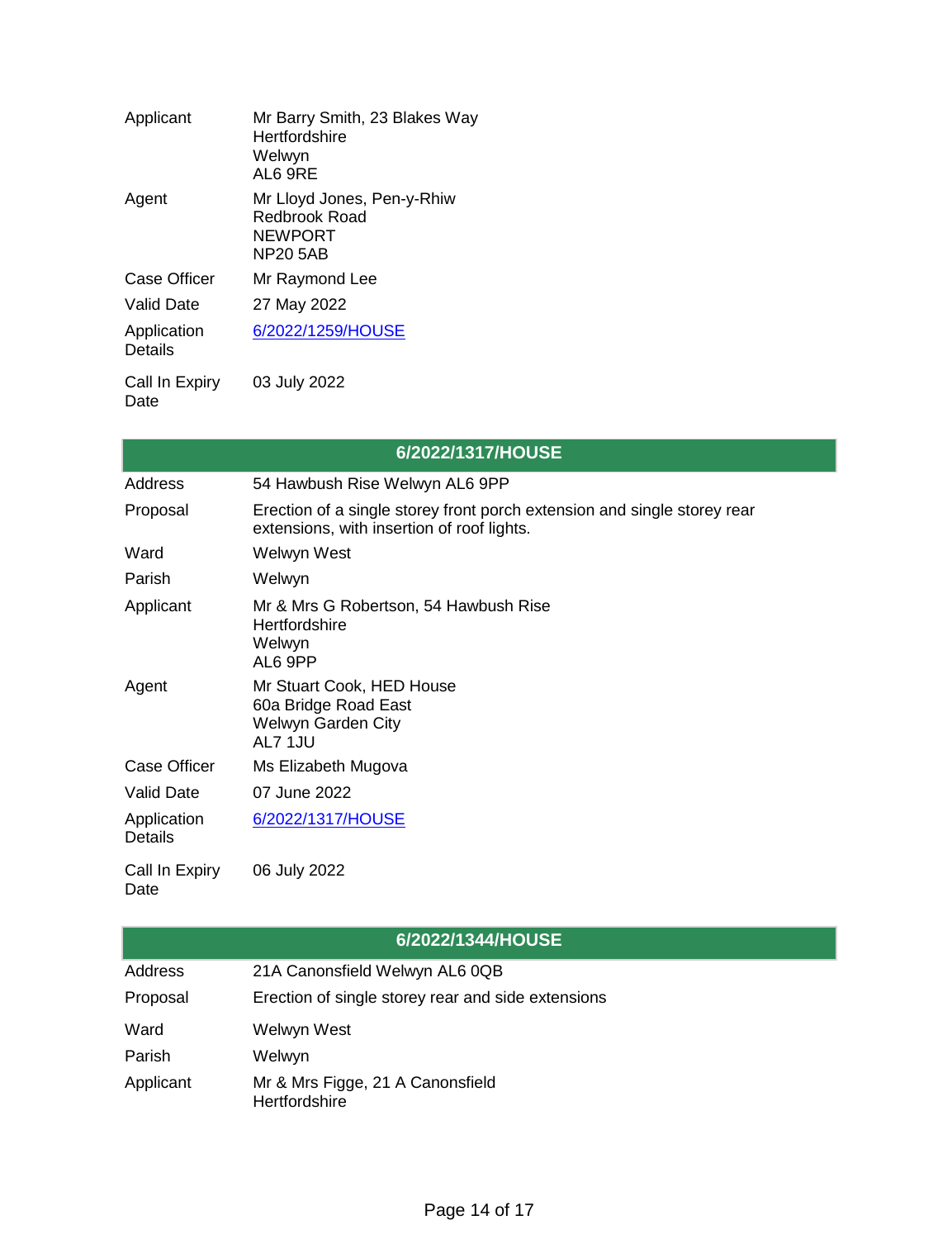|                               | Welwyn<br>AL6 0QB                                                                      |
|-------------------------------|----------------------------------------------------------------------------------------|
| Agent                         | Mr Tim Deacon, St Mary's House<br>St Mary's Road<br>Shoreham-by-Sea<br><b>BN43 5ZA</b> |
| Case Officer                  | Mrs Sarah Madyausiku                                                                   |
| Valid Date                    | 10 June 2022                                                                           |
| Application<br><b>Details</b> | 6/2022/1344/HOUSE                                                                      |
| Call In Expiry                | 07 July 2022                                                                           |

Date

| <b>Estate Management Applications</b> |                                                                                                                                                                                                                                                                |
|---------------------------------------|----------------------------------------------------------------------------------------------------------------------------------------------------------------------------------------------------------------------------------------------------------------|
|                                       | 6/2022/1212/EM                                                                                                                                                                                                                                                 |
| Address                               | 44 High Oaks Road, Welwyn Garden City, AL8 7BS                                                                                                                                                                                                                 |
| Proposal                              | Replacement of front door with side windows                                                                                                                                                                                                                    |
| Ward                                  | Handside                                                                                                                                                                                                                                                       |
| Applicant                             | Mr and Mrs Benjamin Malone, 44 High Oaks Road<br>Welwyn Garden City<br>AL8 7BS                                                                                                                                                                                 |
| Agent                                 | Mr and Mrs Benjamin Malone, 44 High Oaks Road<br>Welwyn Garden City<br>AL87BS                                                                                                                                                                                  |
| <b>Case Officer</b>                   | Mr James Homer                                                                                                                                                                                                                                                 |
| <b>Valid Date</b>                     | 27/05/2022                                                                                                                                                                                                                                                     |
| Application<br><b>Details</b>         | 6/2022/1212/EM                                                                                                                                                                                                                                                 |
|                                       |                                                                                                                                                                                                                                                                |
|                                       | 6/2022/1270/EM                                                                                                                                                                                                                                                 |
| Address                               | 105 Oakdale Welwyn Garden City AL8 7QP                                                                                                                                                                                                                         |
| Proposal                              | Replacing Asbestos contaminated fascia and soffit to front and back of house<br>with UPVC white fascia and soffit. As part of the works the gutter will also be<br>replaced in black. Replacement of lintels to be replaced, reusing bricks where<br>possible. |
| Ward                                  | <b>Sherrards</b>                                                                                                                                                                                                                                               |
| Applicant                             | Cheryl Corton, 105 Oakdale,<br>Welwyn Garden City,<br>AL87QP                                                                                                                                                                                                   |
| Agent                                 | Cheryl Corton, 105 Oakdale,<br>Welwyn Garden City,<br>AL87QP                                                                                                                                                                                                   |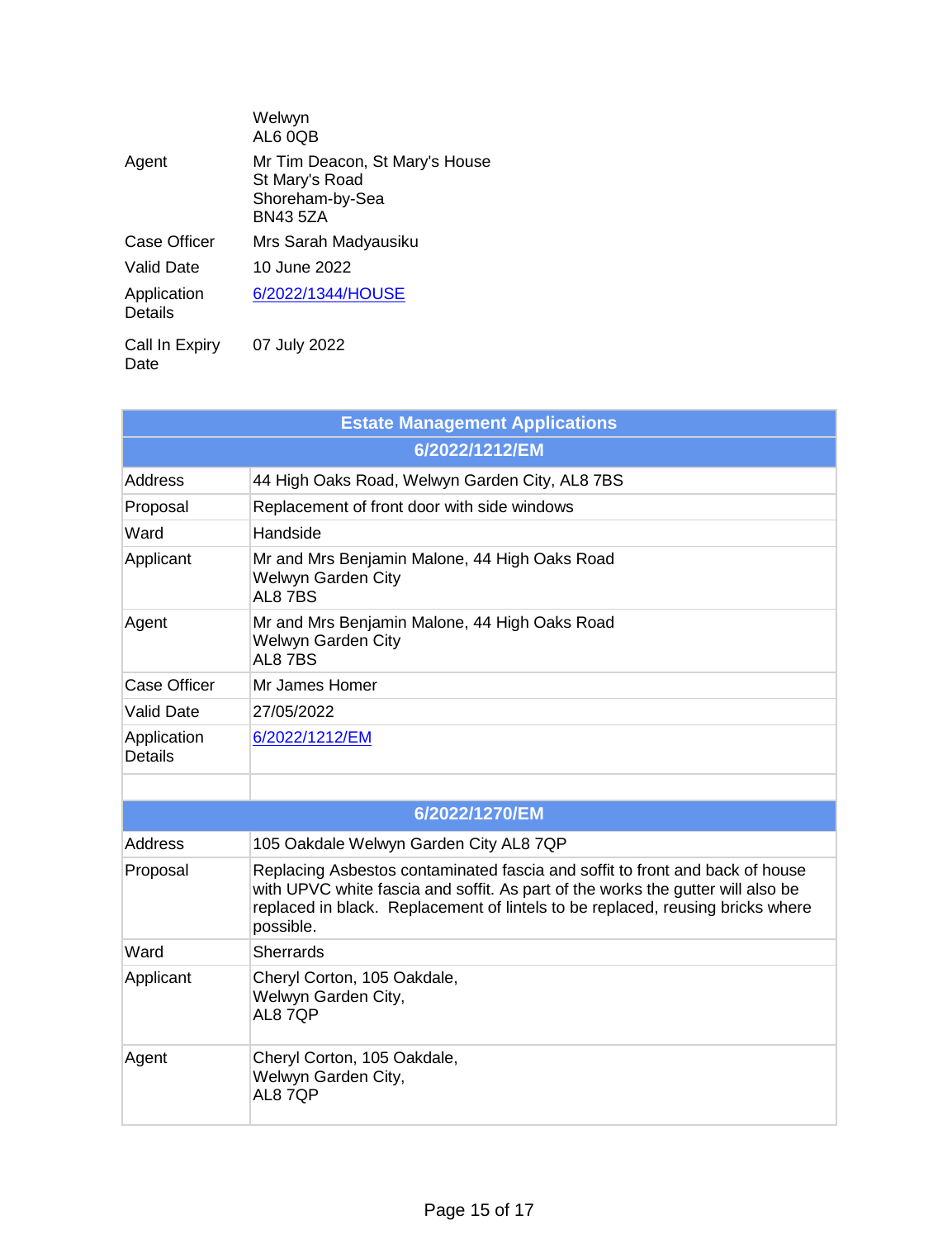| <b>Case Officer</b>           | Mr James Homer                                                                                                                                                                                                                                                                                                                                                                                 |
|-------------------------------|------------------------------------------------------------------------------------------------------------------------------------------------------------------------------------------------------------------------------------------------------------------------------------------------------------------------------------------------------------------------------------------------|
| <b>Valid Date</b>             | 15/06/2022                                                                                                                                                                                                                                                                                                                                                                                     |
| Application<br><b>Details</b> | 6/2022/1270/EM                                                                                                                                                                                                                                                                                                                                                                                 |
|                               |                                                                                                                                                                                                                                                                                                                                                                                                |
|                               | 6/2022/1314/EMT                                                                                                                                                                                                                                                                                                                                                                                |
| Address                       | 8-14 Digswell Lodge Welwyn Garden City AL8 7NU                                                                                                                                                                                                                                                                                                                                                 |
| Proposal                      | 1 x Beech to reduce by approximately 2m height & width. Lift to 3m above<br>ground level.<br>The committee would like to prevent the tree becoming too large for the space.<br>The spec provided would reduce the tree to approximately the previous pruning<br>points. This will also help with more light into the corner property.                                                          |
| Ward                          | <b>Sherrards</b>                                                                                                                                                                                                                                                                                                                                                                               |
| Applicant                     | Deborah Ronchetti, 12 Digswell Lodge<br><b>Digswell Rise</b><br>Welwyn Garden City<br>AL8 7NU                                                                                                                                                                                                                                                                                                  |
| Agent                         | Evoke Tree Services Ltd, 15 Great Ganett<br>Welwyn Garden City<br>AL7 3DA                                                                                                                                                                                                                                                                                                                      |
| <b>Case Officer</b>           | Ms M Hill                                                                                                                                                                                                                                                                                                                                                                                      |
| <b>Valid Date</b>             | 07/06/2022                                                                                                                                                                                                                                                                                                                                                                                     |
| Application<br><b>Details</b> | 6/2022/1314/EMT                                                                                                                                                                                                                                                                                                                                                                                |
|                               |                                                                                                                                                                                                                                                                                                                                                                                                |
|                               | 6/2022/1327/EMT                                                                                                                                                                                                                                                                                                                                                                                |
| Address                       | 21 Valley Road, Welwyn Garden City, AL8 7DH                                                                                                                                                                                                                                                                                                                                                    |
| Proposal                      | T1 - Robinia - To lift the crown to 5 metres & reduce the crown all round by 2<br>metres to maintain size and shape over the road.<br>T2 - Purple Leaf Plum - To thin crown by 10% & cut back from phone lines to let<br>light through & maintain it.<br>T3- Laburnum - To thin crown by 10% to let light through.<br>T4 - Sycamore - To cut back from phone lines so it does not damage them. |
| Ward                          | Handside                                                                                                                                                                                                                                                                                                                                                                                       |
| Applicant                     | Mr Chaplin, 21 Valley Road, Welwyn Garden City, AL8 7DH                                                                                                                                                                                                                                                                                                                                        |
| Agent                         | Robinson Tree Services LTD, Beech Farm<br><b>Coopers Green Lane</b><br>St. Albans<br><b>Herts</b><br>AL4 9HP                                                                                                                                                                                                                                                                                   |
| <b>Case Officer</b>           | Mr James Hare                                                                                                                                                                                                                                                                                                                                                                                  |
| <b>Valid Date</b>             | 08/06/2022                                                                                                                                                                                                                                                                                                                                                                                     |
| Application<br><b>Details</b> | 6/2022/1327/EMT                                                                                                                                                                                                                                                                                                                                                                                |